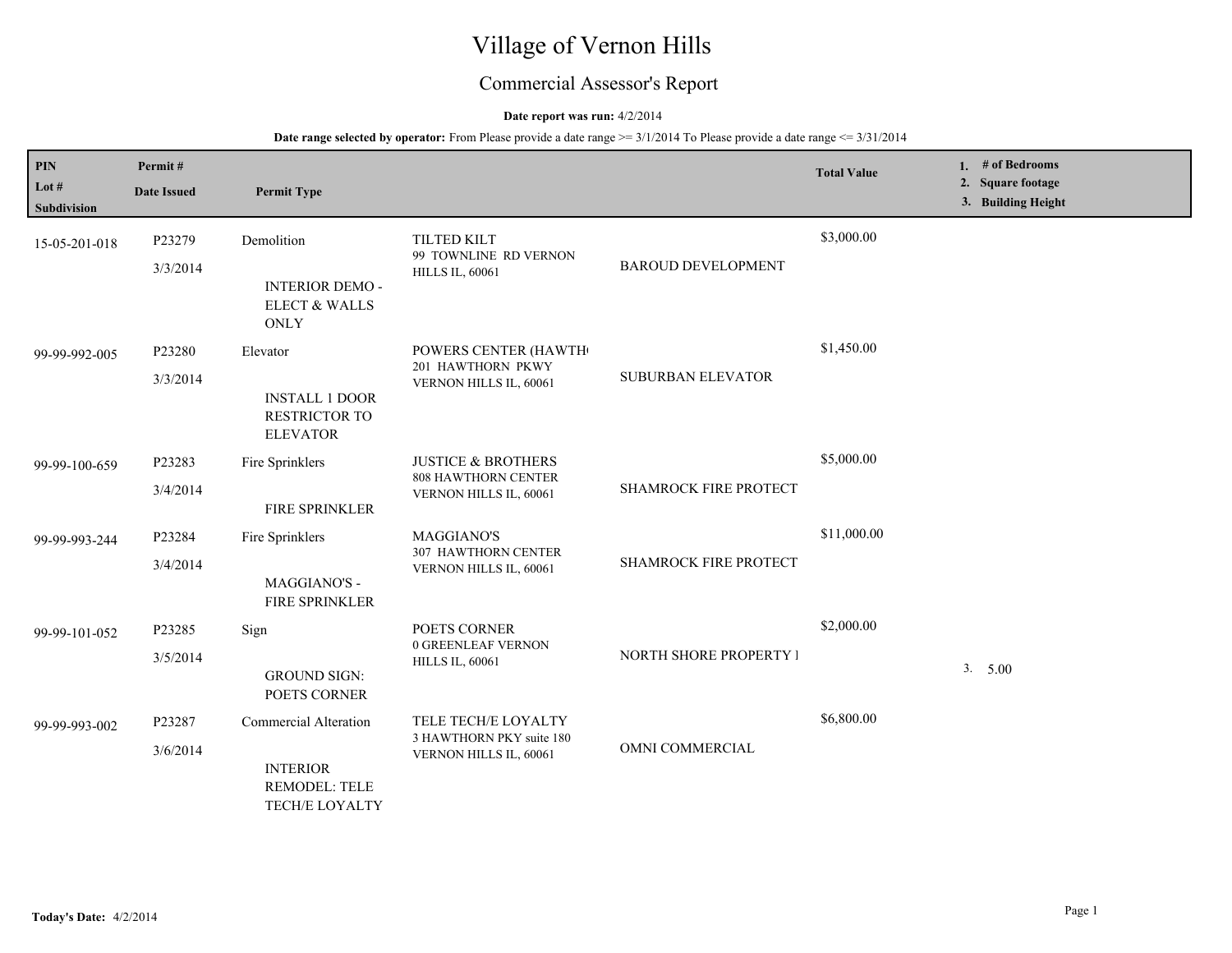| PIN                  | Permit#            |                                                                                                                             |                                               |                                                 | <b>Total Value</b> | 1. # of Bedrooms                        |
|----------------------|--------------------|-----------------------------------------------------------------------------------------------------------------------------|-----------------------------------------------|-------------------------------------------------|--------------------|-----------------------------------------|
| Lot #<br>Subdivision | <b>Date Issued</b> | <b>Permit Type</b>                                                                                                          |                                               |                                                 |                    | 2. Square footage<br>3. Building Height |
| 99-99-999-605        | P23288<br>3/6/2014 | HVAC - Combination<br><b>HVAC - SAME AS</b>                                                                                 | 235 MILWAUKEE AVE<br>VERNON HILLS IL, 60061   | ADVANTAGE MECHANICAl                            | \$32,500.00        |                                         |
|                      |                    | WHAT KOHLS HAS<br>NOW.<br>OK TO ISSUE<br><b>OVER COUNTER</b><br>PER MAT                                                     |                                               |                                                 |                    |                                         |
| 11-33-303-003        | P23289             | Elevator                                                                                                                    | 175 E. HAWTHORN BUILDII<br>175 E HAWTHORN PKY |                                                 | \$20,000.00        |                                         |
|                      | 3/6/2014           | <b>VALVE</b><br>REPLACEMENT<br><b>FOR ELAVATORS</b>                                                                         | VERNON HILLS IL, 60061                        | <b>SCHINDLER ELEVATOR</b><br><b>CORPORATION</b> |                    |                                         |
| 99-00-000-085        | P23290             | Misc. Commercial                                                                                                            | CORPORATE WOODS ASSO<br>970 CORPORATE WOODS   |                                                 | \$80,000.00        |                                         |
|                      | 3/7/2014           | <b>ADD DEMISING</b><br><b>WALL TO</b><br>SEPARATE SPACE<br>FOR FUTURE 974<br>AND DEMO<br><b>INTERIOR</b><br>PORTIONS OF 970 | PKY VERNON HILLS IL, 60061                    | VAN VLISSENGEN                                  |                    |                                         |
| 99-99-999-925        | P23291             | <b>Commercial Alteration</b>                                                                                                | 974 CORPORATE WOODS                           |                                                 | \$130,000.00       |                                         |
|                      | 3/7/2014           | <b>INTERIOR</b><br><b>REMODEL: NO</b><br><b>TENANT</b>                                                                      | PKY VERNON HILLS IL, 60061                    | VAN VLISSENGEN                                  |                    |                                         |
| 99-99-991-579        | P23292             | Sign                                                                                                                        | SPORTS AUTHORITY                              | 155 E TOWNLINE RD<br>MODERN SIGNS, INC          | \$4,000.00         | 2. 198.00                               |
|                      | 3/7/2014           | <b>WALL SIGN:</b><br><b>SPORTS</b><br><b>AUTHORITY</b>                                                                      | VERNON HILLS IL, 60061                        |                                                 |                    | 3.<br>8.00                              |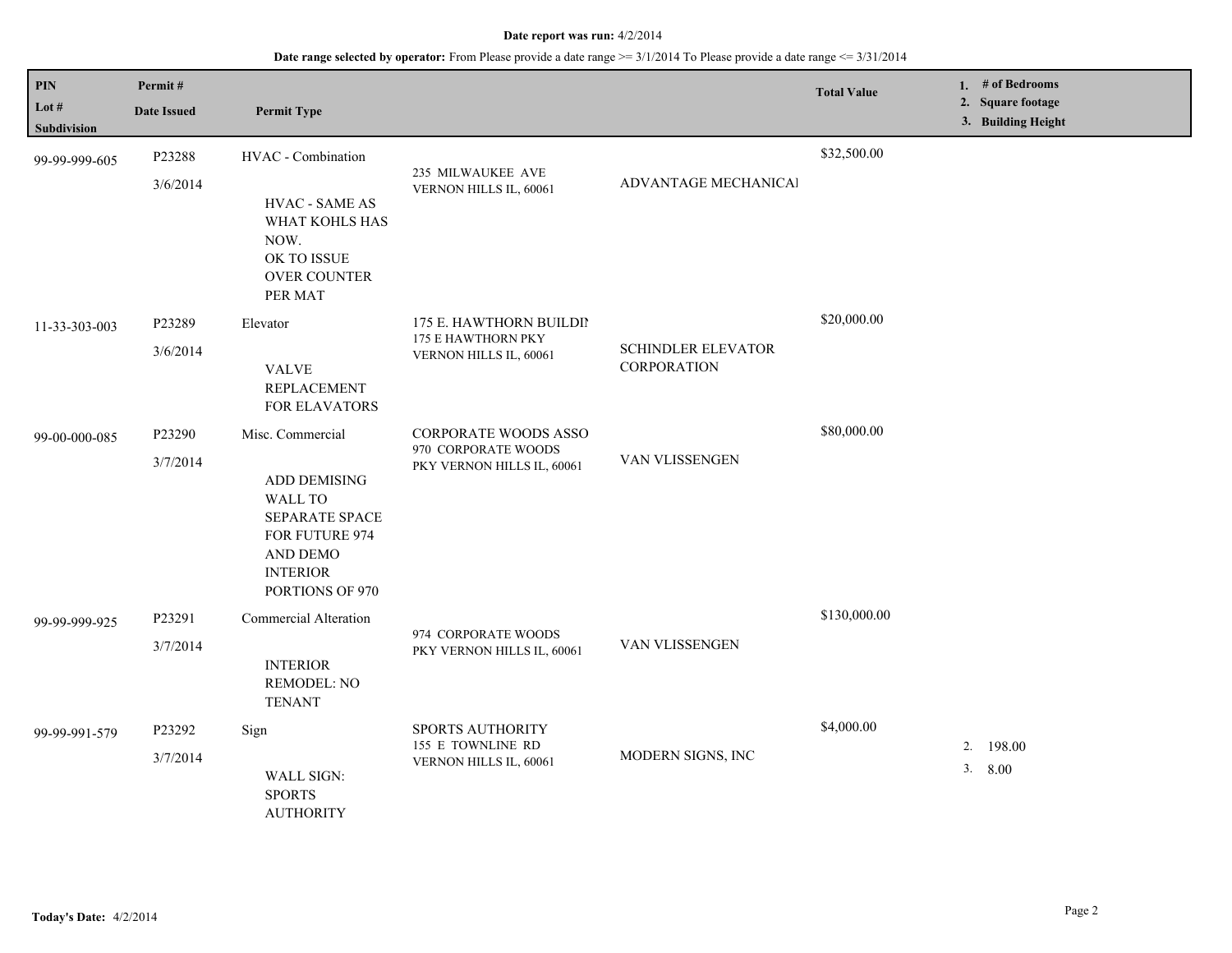| PIN<br>Lot $#$<br><b>Subdivision</b> | Permit#<br><b>Date Issued</b> | <b>Permit Type</b>                                                                                                       |                                                                           |                                                 | <b>Total Value</b> | 1. # of Bedrooms<br>2. Square footage<br>3. Building Height |
|--------------------------------------|-------------------------------|--------------------------------------------------------------------------------------------------------------------------|---------------------------------------------------------------------------|-------------------------------------------------|--------------------|-------------------------------------------------------------|
| 99-99-994-356                        | P23293<br>3/10/2014           | Elevator<br>ONE TRACTION<br><b>ELEVATOR</b>                                                                              | DAVE & BUSTER'S<br>424 HAWTHORN CENTER<br>VERNON HILLS IL, 60061          | <b>SCHINDLER ELEVATOR</b><br><b>CORPORATION</b> | \$58,800.00        |                                                             |
| 99-00-000-200                        | P23295<br>3/10/2014           | Fire Sprinklers<br>FIRE SPRINKLER                                                                                        | <b>BEST BUY</b><br>701 N MILWAUKEE AVE<br>152 VERNON HILLS IL, 60061      | HILL/AHERN MECHANICAL                           | \$2,000.00         |                                                             |
| 15-08-107-004                        | P23298<br>3/11/2014           | Furnace<br>Air<br>2 FURNACE AND 2<br>A/C                                                                                 | PAL BOK PRESBYTERIAN (<br>293 OAKWOOD RD VERNON<br><b>HILLS IL, 60061</b> | TEMPERATURE CARE                                | \$7,400.00         |                                                             |
| 99-00-000-783                        | P23299<br>3/11/2014           | Fire Alarm<br><b>FIRE ALARM</b>                                                                                          | <b>CLAIMFORCE</b><br>150 N FAIRWAY DR 152<br>VERNON HILLS IL, 60061       | ARTHUR ROGERS CO.                               | \$500.00           |                                                             |
| 99-00-000-085                        | P23300<br>3/11/2014           | Certificate of Occupancy<br>CERT OF OCC -<br><b>JOHNSTONE</b><br><b>SUPPLY INC</b>                                       | JOHNSTONE SUPPLY INC<br>970 CORPORATE WOODS<br>PKY VERNON HILLS IL, 60061 | JOHNSTONE SUPPLY INC                            |                    |                                                             |
| 99-00-000-783                        | P23301<br>3/11/2014           | Voice/Data<br>VOICE AND DATA                                                                                             | <b>CLAIMFORCE</b><br>150 N FAIRWAY DR 152<br>VERNON HILLS IL, 60061       | <b>CLAIMFORCE</b>                               | \$3,500.00         |                                                             |
| 99-99-999-539                        | P23302<br>3/12/2014           | Misc. Commercial<br><b>EXTEND</b><br>CONCESSION<br>AREA, UPGRADE<br>ELEC SVC, ADD 3<br><b>COMPARTMENT</b><br><b>SINK</b> | <b>GLACIER ICE ARENA</b><br>670 N LAKEVIEW PKY<br>VERNON HILLS IL, 60061  | <b>GRAYSON MANAGEMENT</b><br>SERVICES, INC      | \$20,000.00        |                                                             |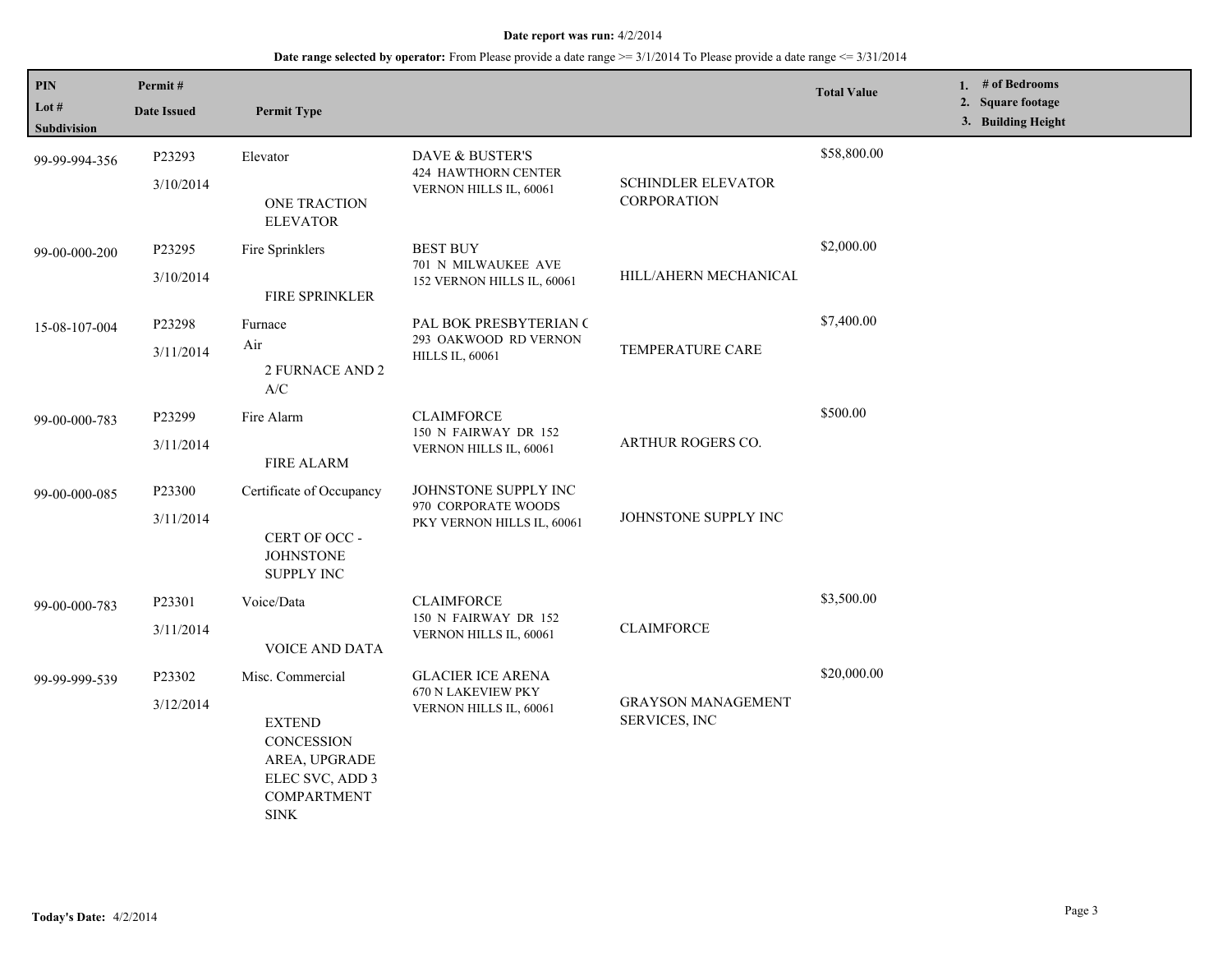## **Date range selected by operator:** From Please provide a date range >= 3/1/2014 To Please provide a date range <= 3/31/2014

| PIN<br>Lot #<br><b>Subdivision</b> | Permit#<br><b>Date Issued</b> | <b>Permit Type</b>                                                                                                |                                                                             |                              | <b>Total Value</b> | 1. # of Bedrooms<br>2. Square footage<br>3. Building Height |
|------------------------------------|-------------------------------|-------------------------------------------------------------------------------------------------------------------|-----------------------------------------------------------------------------|------------------------------|--------------------|-------------------------------------------------------------|
| 11-33-303-001                      | P23305<br>3/12/2014           | Misc. Commercial<br>REMOVE/DEMO<br>DATA CENTER,<br><b>CONVERT AREA</b><br><b>INTO THREE</b><br><b>NEW OFFICES</b> | <b>RUST OLEUM CORP</b><br><b>11 HAWTHORN PKWY</b><br>VERNON HILLS IL, 60061 | RUST OLEUM CORP              | \$9,500.00         |                                                             |
| 99-99-999-691                      | P23310<br>3/14/2014           | Fire Sprinklers<br><b>FIRE SPRINKLER</b>                                                                          | MENS WEARHOUSE<br>700 N MILWAUKEE AVE<br>112 VERNON HILLS IL, 60061         | <b>SHAMROCK FIRE PROTECT</b> | \$600.00           |                                                             |
| 99-99-990-305                      | P23313<br>3/17/2014           | Voice/Data<br><b>DATA ONLY</b>                                                                                    | <b>EXPRESS</b><br>104 HAWTHORN CENTER<br>VERNON HILLS IL, 60061             | WACHTER, INC                 | \$4,000.00         |                                                             |
| 99-99-100-576                      | P23314<br>3/18/2014           | Certificate of Occupancy<br>CERT OF OCC                                                                           | <b>VAPE KINGS</b><br>1100 HAWTHORN CENTER<br>VERNON HILLS IL, 60061         | <b>VAPE KINGS</b>            |                    |                                                             |
| 99-99-101-645<br>THE OAKS          | P23315<br>3/19/2014           | Fire Sprinklers<br>FIRE SPRINKLER -<br><b>CLUBHOUSE</b>                                                           | THE OAKS CLUBHOUSE<br>103 OAK LEAF LN VERNON<br><b>HILLS IL, 60061</b>      | <b>NOVA FIRE PROTECTION</b>  | \$58,232.00        |                                                             |
| 99-99-993-244                      | P23318<br>3/19/2014           | Mechanical Hood<br>MECHANICAL<br><b>HOOD</b>                                                                      | MAGGIANO'S<br>307 HAWTHORN CENTER<br>VERNON HILLS IL, 60061                 | DEERFIELD CONSTRUCTIO        | \$26,000.00        |                                                             |
| 99-99-101-243                      | P23319<br>3/20/2014           | Misc. Commercial<br>VANILLA BOX -<br>ALL INTERIOR<br><b>WALLS EXCEPT</b><br><b>BATHROOM</b><br><b>AREAS</b>       | APPLE ORCHARD SQUARE<br>1101 MILWAUKEE unit 101<br>VERNON HILLS IL, 60061   | DE MONTE BUILDERS            | \$6,000.00         |                                                             |

L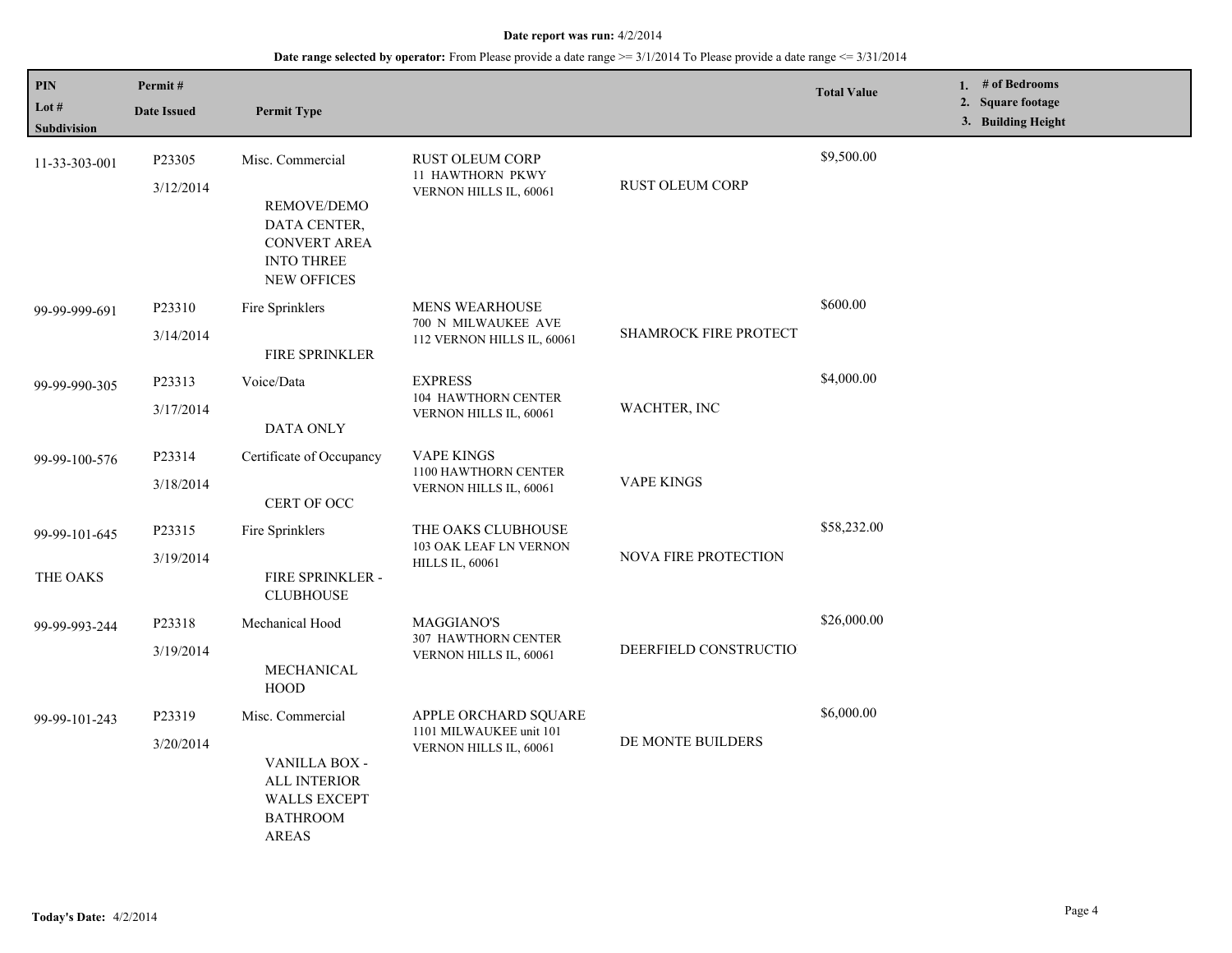| <b>PIN</b><br>Lot $#$<br><b>Subdivision</b> | Permit#<br><b>Date Issued</b> | <b>Permit Type</b>                                                                                                                      |                                                                               |                                                  | <b>Total Value</b> | 1. # of Bedrooms<br>2. Square footage<br>3. Building Height |
|---------------------------------------------|-------------------------------|-----------------------------------------------------------------------------------------------------------------------------------------|-------------------------------------------------------------------------------|--------------------------------------------------|--------------------|-------------------------------------------------------------|
| 99-99-101-645<br>THE OAKS                   | P23322<br>3/20/2014           | Fire Alarm<br><b>FIRE ALARM-</b><br><b>CLUB HOUSE</b>                                                                                   | THE OAKS CLUBHOUSE<br>103 OAK LEAF LN VERNON<br><b>HILLS IL, 60061</b>        | ZOEPAZ INC                                       | \$12,975.00        |                                                             |
| 99-00-000-181                               | P23325<br>3/21/2014           | Fire Alarm<br><b>FIRE ALARM</b>                                                                                                         | <b>SLEEPY'S</b><br>700 N MILWAUKEE AVE<br>138 VERNON HILLS IL, 60061          | SIMPLEX GRINNELL                                 | \$5,561.00         |                                                             |
| 99-99-100-860                               | P23326<br>3/21/2014           | Sign<br>SIGN: OMAR RUGS<br>& FLOORS                                                                                                     | <b>OMAR RUGS &amp; FLOORS</b><br>1320 MILWAUKEE AVE<br>VERNON HILLS IL, 60061 | <b>OMAR RUGS &amp; FLOORS</b>                    | \$900.00           | 2.9.10                                                      |
| 11-33-401-003                               | P23330<br>3/24/2014           | Misc. Electrical<br><b>RECONFIGURE</b><br>AND CONNECT<br><b>EXISTING</b><br><b>CIRCUITS TO NEW</b><br><b>GONDOLA</b><br><b>DISPLAYS</b> | <b>SEARS ROEBUCK CO</b><br>2 HAWTHORN CENTER<br>VERNON HILLS IL, 60061        | PINNACLE SERVICES INC.                           | \$3,200.00         |                                                             |
| 99-99-100-857                               | P23331<br>3/24/2014           | Fire Alarm<br><b>REPLACE</b><br><b>EMERGENCY FIRE</b><br>ALARM PANEL,<br>OTC PER<br>M.MCNALLY                                           | <b>BUFFALO WILD WINGS</b><br>361 TOWNLINE VERNON<br><b>HILLS IL, 60061</b>    | <b>FOX VALLEY FIRE AND SAI</b><br><b>COMPANY</b> | \$4,100.00         |                                                             |
| 99-99-993-244                               | P23332<br>3/24/2014           | Ansul System<br><b>ANSUL</b>                                                                                                            | <b>MAGGIANO'S</b><br><b>307 HAWTHORN CENTER</b><br>VERNON HILLS IL, 60061     | FOX VALLEY FIRE AND SAI<br><b>COMPANY</b>        | \$11,400.00        |                                                             |
| 99-99-994-372                               | P23333<br>3/24/2014           | Ansul System<br><b>ANSUL</b>                                                                                                            | <b>SMASHBURGER</b><br>426 HAWTHORN CENTER<br>VERNON HILLS IL, 60061           | FOX VALLEY FIRE AND SAI<br><b>COMPANY</b>        | \$2,400.00         |                                                             |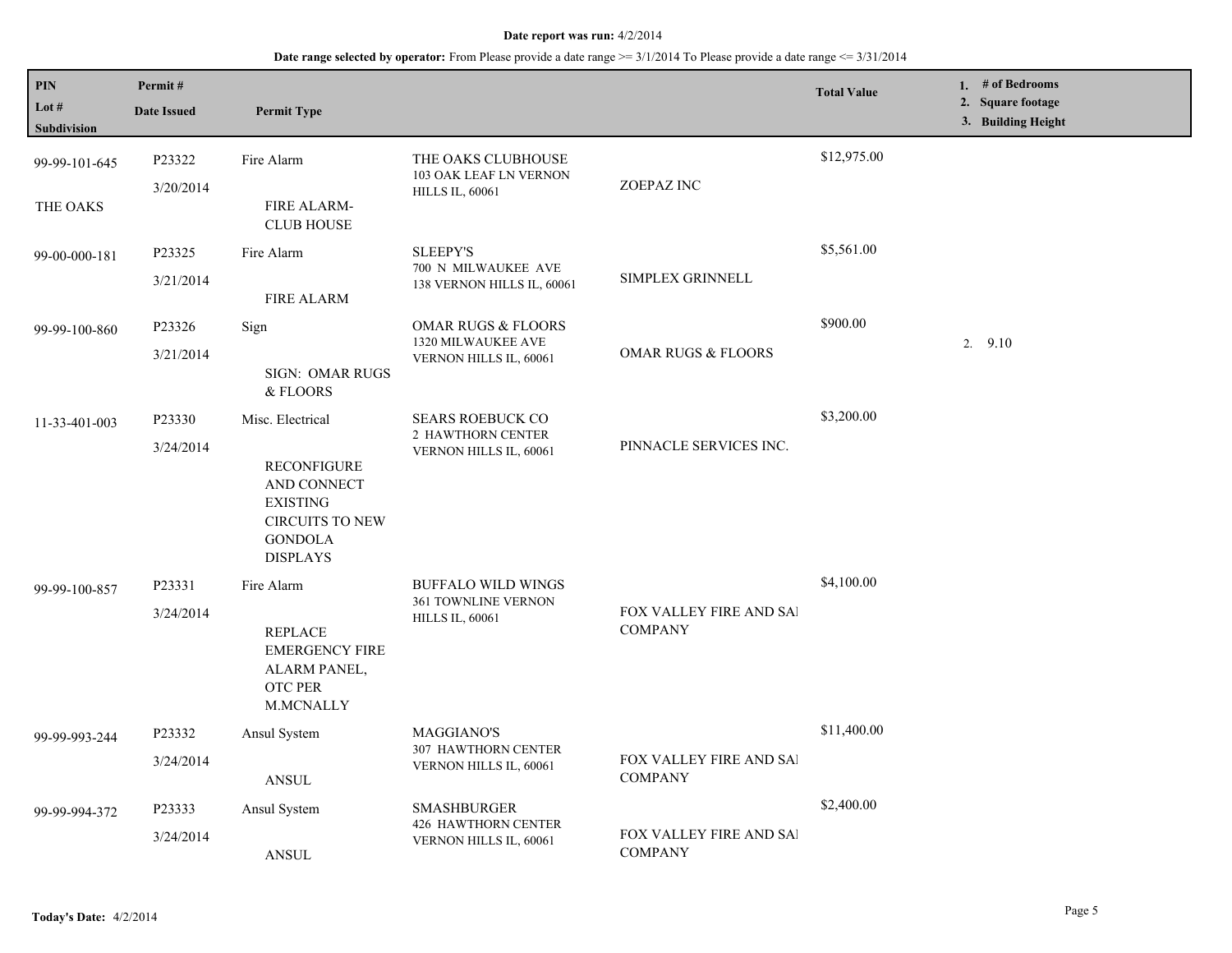| <b>PIN</b><br>Lot #<br>Subdivision | Permit#<br><b>Date Issued</b> | <b>Permit Type</b>                                                                                                   |                                                                                 |                        | <b>Total Value</b> | 1. # of Bedrooms<br>2. Square footage<br>3. Building Height |
|------------------------------------|-------------------------------|----------------------------------------------------------------------------------------------------------------------|---------------------------------------------------------------------------------|------------------------|--------------------|-------------------------------------------------------------|
| 99-99-990-158                      | P23334<br>3/24/2014           | Misc. Commercial<br><b>REMOVAL OF</b><br><b>PANELS FROM</b><br><b>VERTICAL</b><br><b>STORAGE LIFTS</b><br>OTC PER JR | <b>TETRA PAK</b><br>101 CORPORATE WOODS<br>PKWY VERNON HILLS IL,<br>60061       | <b>ELLIS SYTEMS</b>    | \$1,600.00         |                                                             |
| 99-99-992-280                      | P23337<br>3/25/2014           | Certificate of Occupancy<br><b>HERBAL LIFE</b>                                                                       | <b>HERBAL LIFE</b><br>211 N BUTTERFIELD RD<br>VERNON HILLS IL, 60061            | <b>HERBAL LIFE</b>     |                    |                                                             |
| 99-99-999-644                      | P23338<br>3/26/2014           | Misc. Commercial<br><b>WAREHOUSE</b><br><b>CONVEYOR</b><br><b>MODIFICATIONS</b>                                      | <b>ETA</b><br>500 GREENVIEW COURT<br>VERNON HILLS IL,                           | <b>ETA</b>             | \$197,993.00       |                                                             |
| 99-99-999-644                      | P23339<br>3/26/2014           | Misc. Commercial<br><b>RACKING</b>                                                                                   | <b>ETA</b><br>500 GREENVIEW COURT<br>VERNON HILLS IL,                           | <b>ETA</b>             | \$336,585.00       |                                                             |
| 99-00-000-200                      | P23340<br>3/26/2014           | Misc. Commercial<br><b>INSTALL 375' 2"</b><br><b>EMT CONDUIT</b><br>FOR FUTURE LOW<br><b>VOLTAGE</b><br>OTC PER JR   | <b>BEST BUY</b><br>701 N MILWAUKEE AVE<br>152 VERNON HILLS IL, 60061            | TELMON, INC            | \$4,406.00         |                                                             |
| 99-99-100-575                      | P23343<br>3/28/2014           | Certificate of Occupancy<br>CO: SCOOBY DOO<br>PET SUPPLIES                                                           | <b>SCOOBY DOO PET SUPPLIE</b><br>1045 HAWTHORN CENTER<br>VERNON HILLS IL, 60061 | SCOOBY DOO PET SUPPLIE |                    |                                                             |
| 99-00-000-085                      | P23344<br>3/28/2014           | Misc. Commercial<br><b>RACKING</b>                                                                                   | JOHNSTONE SUPPLY INC<br>970 CORPORATE WOODS<br>PKY VERNON HILLS IL, 60061       | JOHNSTONE SUPPLY INC   | \$1,000.00         |                                                             |